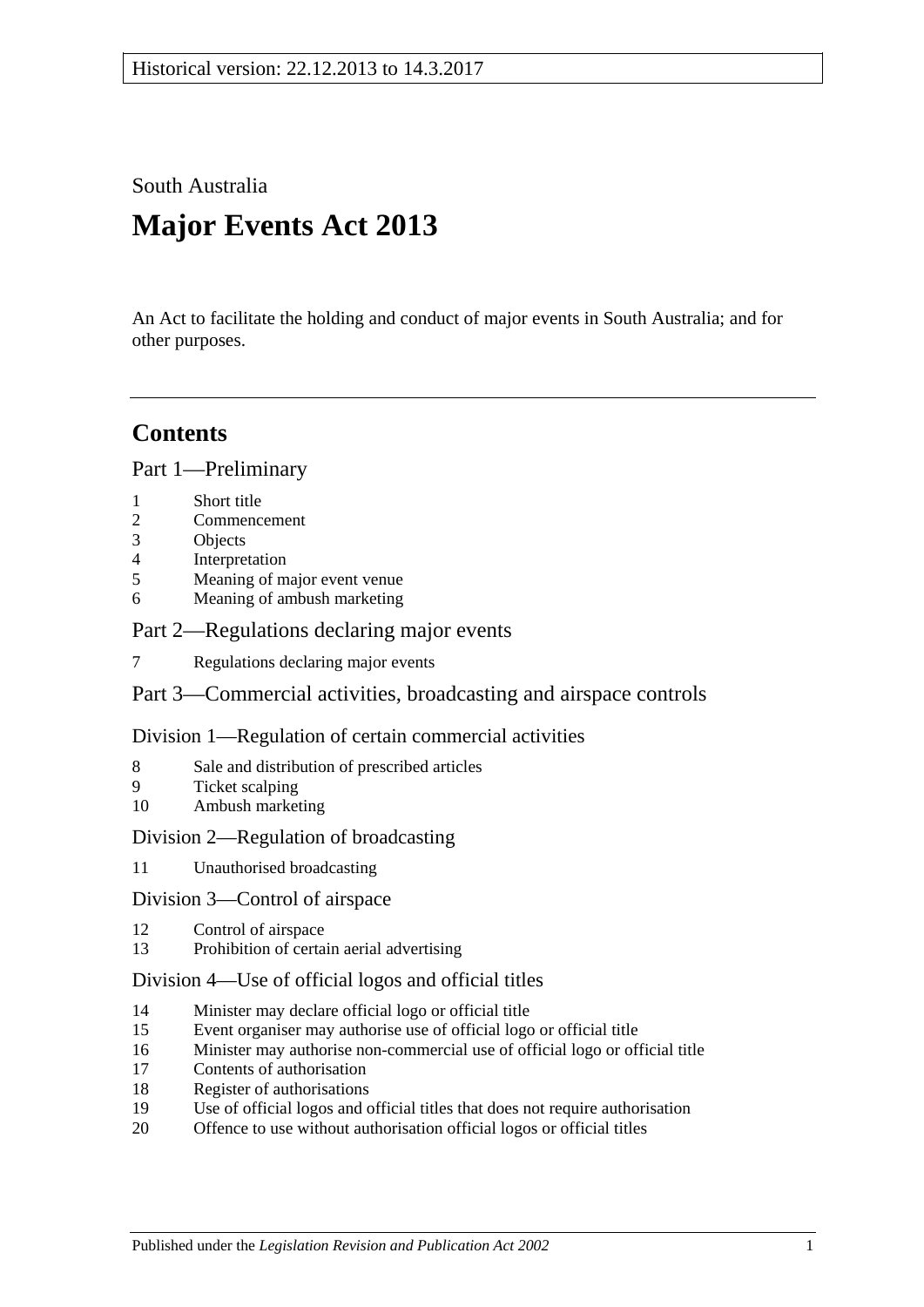# Part [4—Miscellaneous](#page-12-0)

- 21 [Entry to and exit from major event venue](#page-12-1)
- 22 [Possession of flares and explosive devices at major event venue](#page-12-2)
- 23 [Obstruction or interference at major event](#page-12-3)
- 24 [Entering restricted areas at major event venue](#page-13-0)
- 25 [Power to remove persons from major event venue](#page-13-1)
- 26 [Powers of authorised persons at major event venues](#page-14-0)
- 27 [Forfeiture etc of seized items and goods](#page-15-0)

[Legislative history](#page-16-0)

### <span id="page-1-0"></span>**The Parliament of South Australia enacts as follows:**

# **Part 1—Preliminary**

### <span id="page-1-1"></span>**1—Short title**

This Act may be cited as the *Major Events Act 2013*.

### <span id="page-1-2"></span>**2—Commencement**

This Act will come into operation on a day to be fixed by proclamation.

### <span id="page-1-3"></span>**3—Objects**

The objects of this Act are as follows:

- (a) to attract, support and facilitate the holding and conduct of major events in the State, in particular, events that are anticipated to be of a large scale with a significant number of participants or spectators (whether of a sporting, cultural or other nature);
- (b) to increase the benefits flowing from major events to the people of the State;
- (c) to promote the safety and enjoyment of participants and spectators at major events;
- (d) to prevent unauthorised commercial exploitation of major events, including ambush marketing, at the expense of event organisers and sponsors.

# <span id="page-1-4"></span>**4—Interpretation**

(1) In this Act, unless the contrary intention appears—

*advertising controlled airspace*—see [section](#page-4-0) 7(3);

*ambush marketing*—see [section](#page-3-0) 6;

*controlled area*—see [section](#page-4-0) 7(3);

*event organiser* for a major event means a person designated in the regulations as the organiser for the event;

*major event* means an event declared by the regulations to be a major event;

*major event period*, in relation to a major event, means the period specified in the regulations for which the declaration of the major event is in force;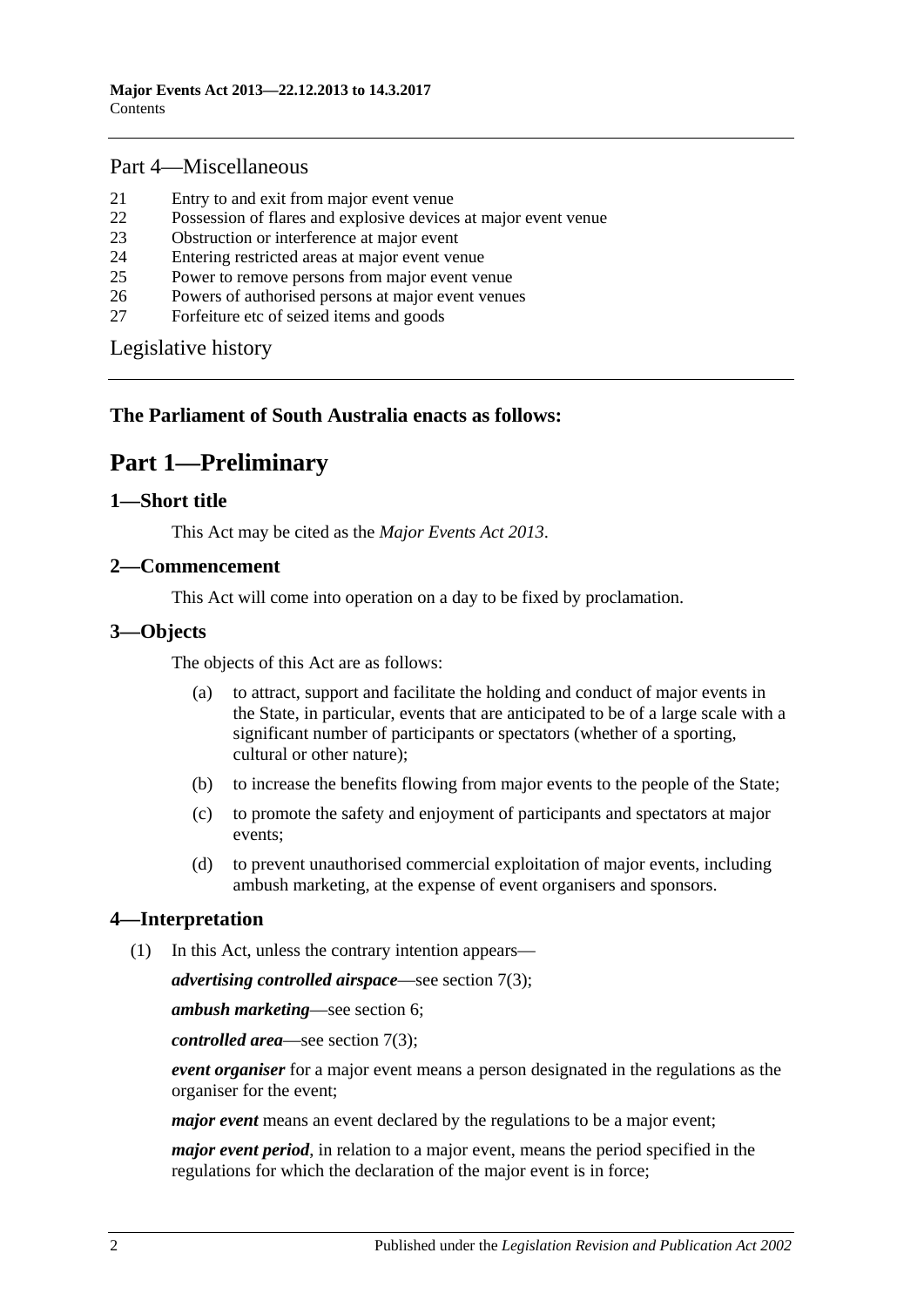*major event venue*—see [section](#page-2-0) 5;

*official insignia* means an official logo, official symbol or official title;

*official logo* means a logo that is declared to be an official logo under [Part](#page-9-0) 3 [Division](#page-9-0) 4;

*official symbol* means a combination of an official logo and an official title;

*official title* means a name, title or expression that is declared to be an official title under Part [3 Division](#page-9-0) 4;

*prescribed article*—see [section](#page-4-0) 7(3);

*public place* means—

- (a) a place that—
	- (i) the public is entitled to use; or
	- (ii) is open to members of the public; or
	- (iii) is used by the public,

whether or not on payment of money; or

(b) a place that the occupier allows members of the public to enter, whether or not on payment of money;

*road* has the same meaning as in the *[Road Traffic Act](http://www.legislation.sa.gov.au/index.aspx?action=legref&type=act&legtitle=Road%20Traffic%20Act%201961) 1961*;

*road-related area* has the same meaning as in the *[Road Traffic Act](http://www.legislation.sa.gov.au/index.aspx?action=legref&type=act&legtitle=Road%20Traffic%20Act%201961) 1961*;

*sales control period*—see [section](#page-4-0) 7(3).

- (2) For the purposes of this Act, goods will be taken to be marked with official insignia if such insignia are affixed or annexed to, marked on, or incorporated in or with—
	- (a) the goods; or
	- (b) any covering or container in which the goods are wholly or partly enclosed; or
	- (c) anything placed in or attached to any such covering or container; or
	- (d) anything that is attached to the goods or around which the goods are wrapped or wound.

### <span id="page-2-0"></span>**5—Meaning of major event venue**

For the purposes of this Act, a *major event venue* is—

- (a) any of the following that has been declared to be a major event venue by the regulations:
	- (i) a venue or facility used for the conduct of a major event (including ancillary, service or related areas used in connection with such a venue or facility);
	- (ii) a media centre or other communications facility for the media for a major event;
	- (iii) physical infrastructure associated with a major event; and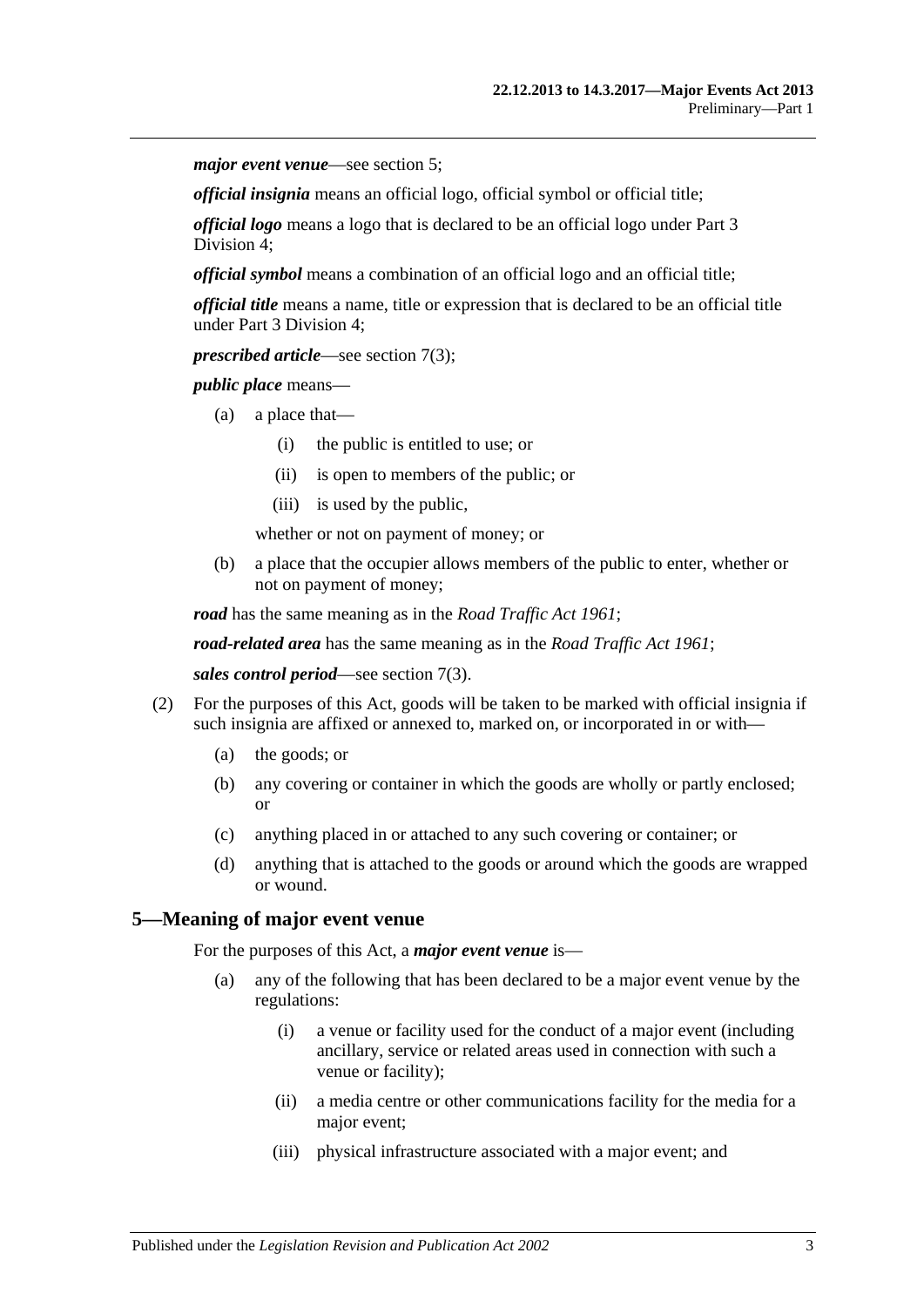- (b) a public place, or any part of a public place, that is within 50 metres of a major event venue, being a public place, or part of a public place, specified in the regulations for the purposes of this paragraph; and
- (c) any other place prescribed by the regulations for the purposes of this definition,

but is only such a venue during the relevant major event period.

### <span id="page-3-0"></span>**6—Meaning of ambush marketing**

For the purposes of this Act, the following marketing activities constitute *ambush marketing*:

- (a) taking advantage of the holding and conduct of a major event to promote a person, goods or services without the written approval of the event organiser;
- (b) any other activity that would suggest to a reasonable person that a person, goods or services have a sponsorship, approval or affiliation with—
	- (i) a major event; or
	- (ii) the event organiser of a major event; or
	- (iii) any event or activity associated with a major event,

without the written approval of the event organiser.

# <span id="page-3-1"></span>**Part 2—Regulations declaring major events**

### <span id="page-3-3"></span><span id="page-3-2"></span>**7—Regulations declaring major events**

- (1) The Governor may make such regulations as are necessary or expedient for the purposes of this Act.
- <span id="page-3-4"></span>(2) Without limiting the generality of [subsection](#page-3-3) (1), the regulations may—
	- (a) declare an event to be a major event; and
	- (b) specify the major event period for the event; and
	- (c) declare a major event venue for the purposes of the event; and
	- (d) designate a person as the event organiser for the event; and
	- (e) require the event organiser to prepare a major event plan in connection with the event; and
	- (f) provide for the admission, exclusion or expulsion of members of the public to or from the major event venue or a part of the major event venue; and
	- (g) prohibit or regulate eating, drinking (including liquor), smoking or the consumption of unlawful substances at the major event venue or a part of the major event venue; and
	- (h) close specified roads to traffic for a specified period—
		- (i) for the purposes of the event; and
		- (ii) for the purposes of maintaining good order, or preventing interference with events or activities conducted, at the major event venue; and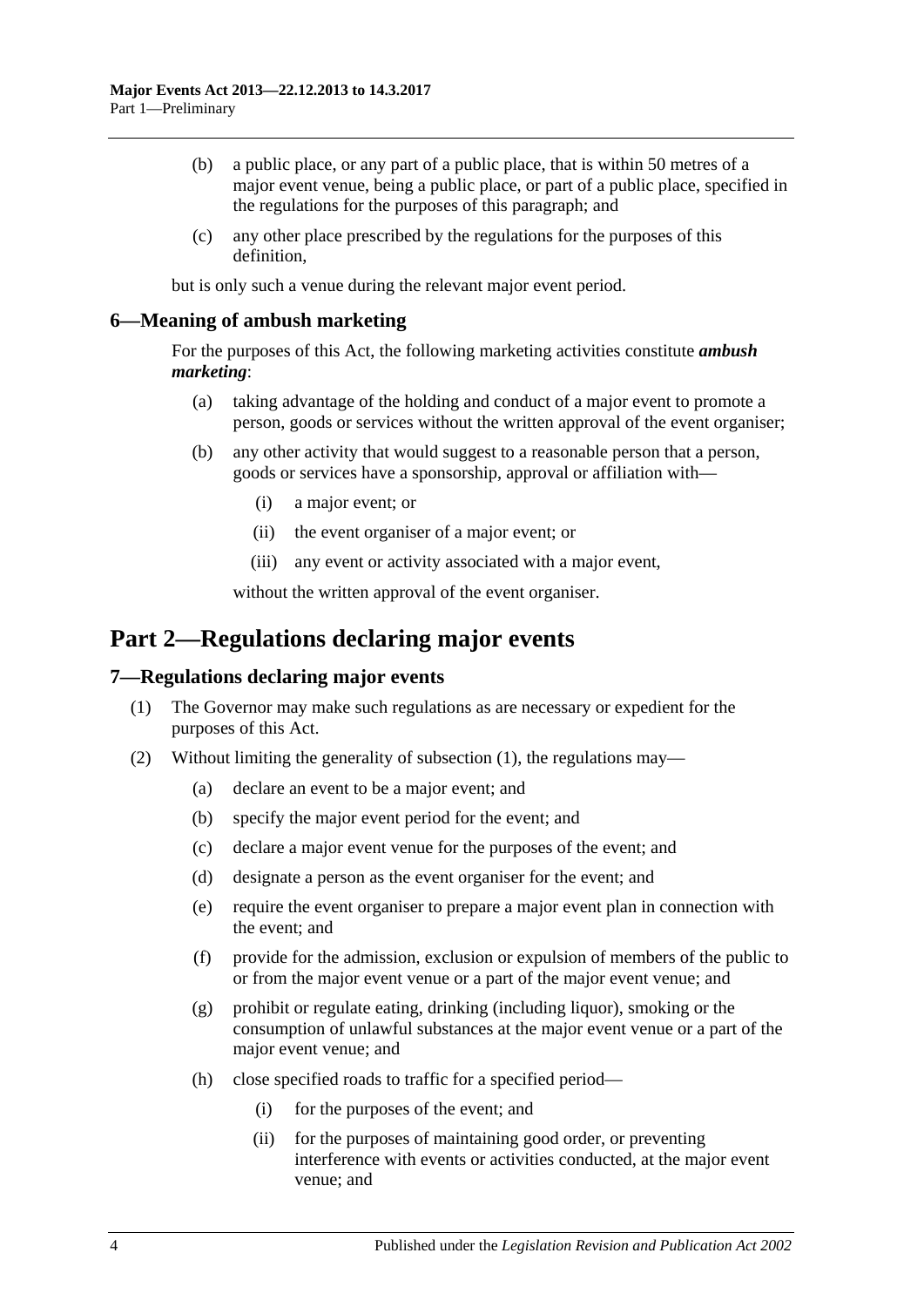- (i) prohibit or regulate the driving, parking or standing of vehicles at the major event venue; and
- (j) fix fees and provide for the payment, recovery, refund, waiver or reduction of such fees; and
- (k) prescribe penalties not exceeding \$1 250 for breach of any regulation.
- <span id="page-4-0"></span>(3) Without limiting the generality of the previous subsections, regulations declaring an event to be a major event may—
	- (a) declare that [Part](#page-5-0) 3, or a provision of [Part](#page-5-0) 3, applies to any (or all) of the following:
		- (i) the event;
		- (ii) the major event venue declared for the event;
		- (iii) a specified controlled area declared for the event; and
	- (b) declare an area shown on a map in the regulations to be a *controlled area* for the event; and
	- (c) declare an article of a prescribed class to be a *prescribed article* in relation to the event; and
	- (d) declare a prescribed period to be a *sales control period* in relation to the event; and
	- (e) declare airspace that is within unaided sight of a major event venue for the event to be *advertising controlled airspace* for the period prescribed by the regulations for the purposes of this paragraph.
- (4) A controlled area declared for a major event may include—
	- (a) a road or road-related area; and
	- (b) a bridge, footpath or other thoroughfare; and
	- (c) any other public place, or part of any other public place,

within the vicinity of a major event venue for the event.

- (5) Before a regulation is made declaring an event to be a major event, the Minister must consult with any council in whose area the event is to be held or whose area will be directly affected by the holding of the event.
- (6) Without limiting [subsection](#page-3-4)  $(2)(b)$ , a major event period may include a period to set up or prepare for the major event and to pack up or clean up after the event and to replace, restore or remove any infrastructure or equipment.
- (7) The regulations may—
	- (a) be of general or limited application; and
	- (b) make different provision according to the persons, things or circumstances to which they are expressed to apply; and
	- (c) provide that any matter or thing is to be determined, dispensed with, regulated or prohibited according to the discretion of the Minister or another prescribed person or authority.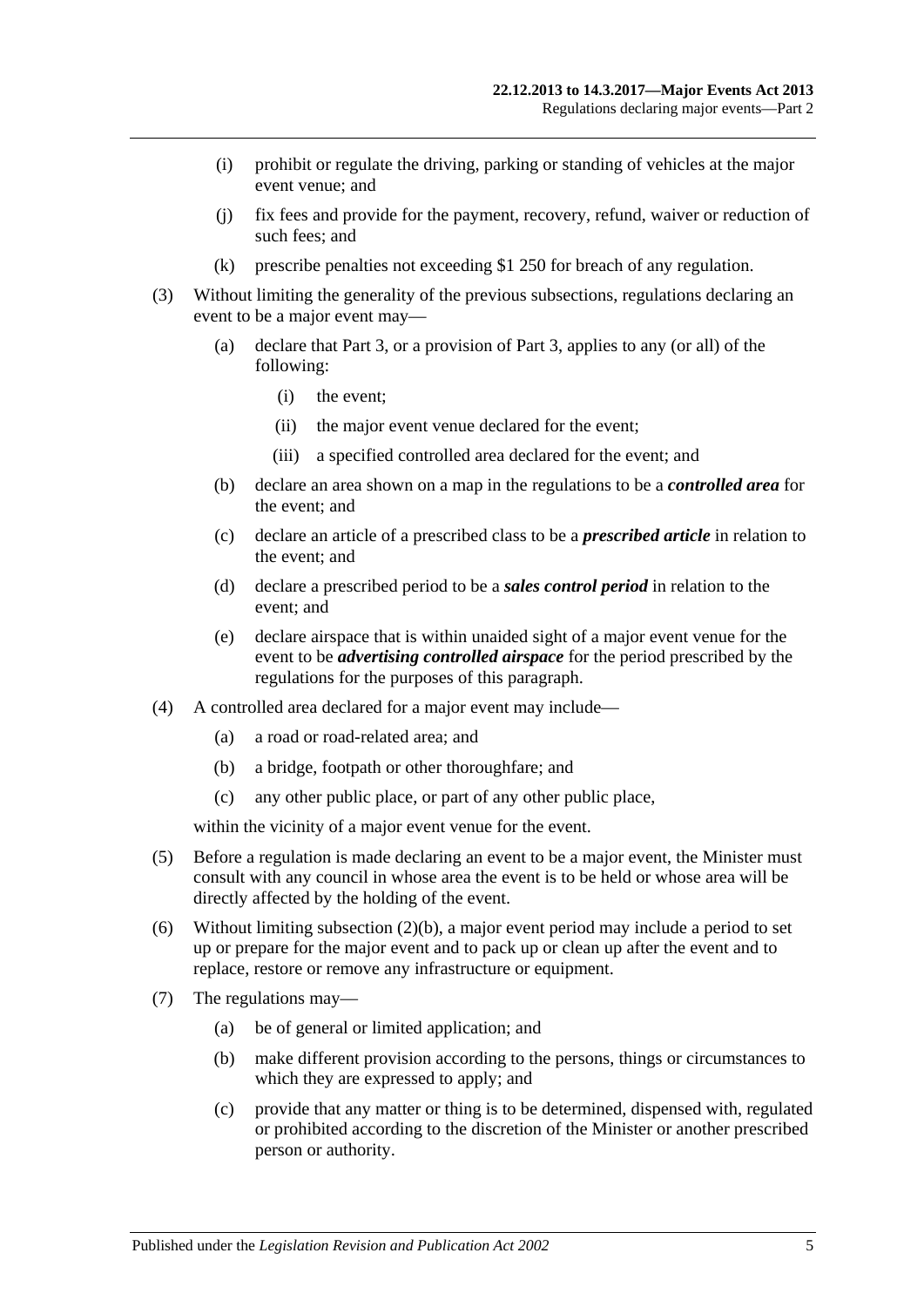- (8) In proceedings for an offence against a regulation dealing with the driving, parking or standing of vehicles—
	- (a) an allegation in a complaint that a person named in the complaint was the owner of a specified vehicle on a specified day will be taken to be proved in the absence of proof to the contrary; and
	- (b) if it is proved that a vehicle was parked in contravention of a regulation, it will be presumed, in the absence of proof to the contrary, that the vehicle was so parked by the owner of the vehicle.
- (9) A regulation under this section may have effect despite the provisions of any other Act.
- (10) In this section—

*council* has the same meaning as in the *[Local Government Act](http://www.legislation.sa.gov.au/index.aspx?action=legref&type=act&legtitle=Local%20Government%20Act%201999) 1999*.

# <span id="page-5-0"></span>**Part 3—Commercial activities, broadcasting and airspace controls**

# <span id="page-5-1"></span>**Division 1—Regulation of certain commercial activities**

### <span id="page-5-3"></span><span id="page-5-2"></span>**8—Sale and distribution of prescribed articles**

(1) A person must not, without the written approval of the event organiser for a major event, during the sales control period for the event, sell or distribute, in a controlled area for the event, a prescribed article.

Maximum penalty:

- (a) in the case of a body corporate—\$25 000;
- (b) in the case of a natural person—\$5 000.
- (2) [Subsection \(1\)](#page-5-3) places an evidential burden on the accused to show that the accused had the approval of the event organiser.
- <span id="page-5-4"></span>(3) An authorised person may give a direction to a person who sells or distributes a prescribed article during the sales control period in a controlled area without the approval of the event organiser to remove the article, and any other prescribed articles within the person's possession or under the person's control, from the area immediately or by such other time as may be directed.
- (4) A person must not fail or refuse to comply with a direction given to the person under [subsection](#page-5-4)  $(3)$ .

Maximum penalty: \$5 000.

- (5) If a person fails or refuses to comply with a direction given under [subsection](#page-5-4) (3) for the removal of a prescribed article, the authorised person may seize the article.
- (6) In this section—

*authorised person*, in relation to a major event, means—

- (a) the event organiser; or
- (b) a person authorised in writing by the event organiser to exercise powers under this section.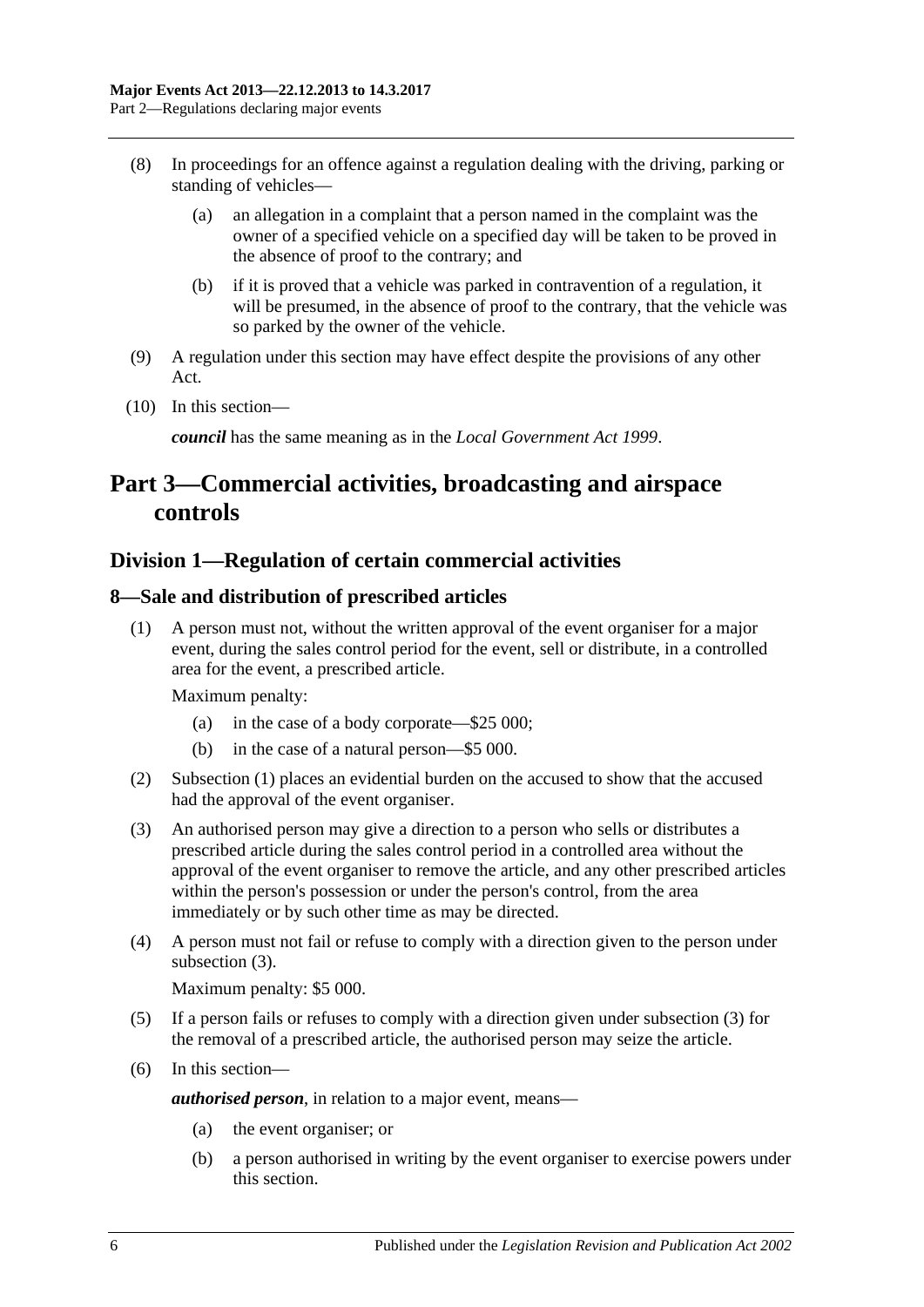# <span id="page-6-2"></span><span id="page-6-0"></span>**9—Ticket scalping**

- (1) A person must not, without the written approval of the event organiser for a major event to which this section is declared to apply—
	- (a) in a controlled area for the event—sell or offer for sale a ticket for admission to the event; or
	- (b) in any other case, sell or offer for sale a ticket for admission to the event at a price which exceeds the original ticket price by more than 10%.

Maximum penalty:

- (a) in the case of a body corporate—\$25 000;
- (b) in the case of a natural person—\$5 000.
- (2) [Subsection](#page-6-2) (1) places an evidential burden on the accused to show that the accused had the approval of the event organiser.
- (3) In this section—

*original ticket price*, in relation to a ticket for admission to an event, means the price for which the ticket was purchased when first offered for retail sale by or on behalf of the event organiser (and includes, if a booking fee or other commission was payable to the ticket seller in relation to that sale, the amount of that fee or commission).

# <span id="page-6-3"></span><span id="page-6-1"></span>**10—Ambush marketing**

(1) A person must not participate in ambush marketing in relation to a major event to which this section is declared to apply.

Maximum penalty:

- (a) in the case of a body corporate—\$250 000;
- (b) in the case of a natural person—\$50 000.
- (2) [Subsection \(1\)](#page-6-3) places an evidential burden on the accused to show that the accused had the written approval of the event organiser.
- <span id="page-6-4"></span>(3) An authorised person may give a direction to a person who participates in ambush marketing in relation to a major event to which this section is declared to apply to do, or to cease doing, anything related to the ambush marketing, immediately or by such other time as may be directed.
- (4) A person must not fail or refuse to comply with a direction given to the person under [subsection](#page-6-4) (3).

Maximum penalty:

- (a) in the case of a body corporate—\$250 000;
- (b) in the case of a natural person—\$50 000.
- <span id="page-6-5"></span>(5) An authorised person may give a direction to a person who participates in ambush marketing in relation to a major event to which this section is declared to apply, to remove from the controlled area for the event, or obscure, any item or goods being used in relation to the ambush marketing within the person's possession or under the person's control, immediately or by such other time as may be directed.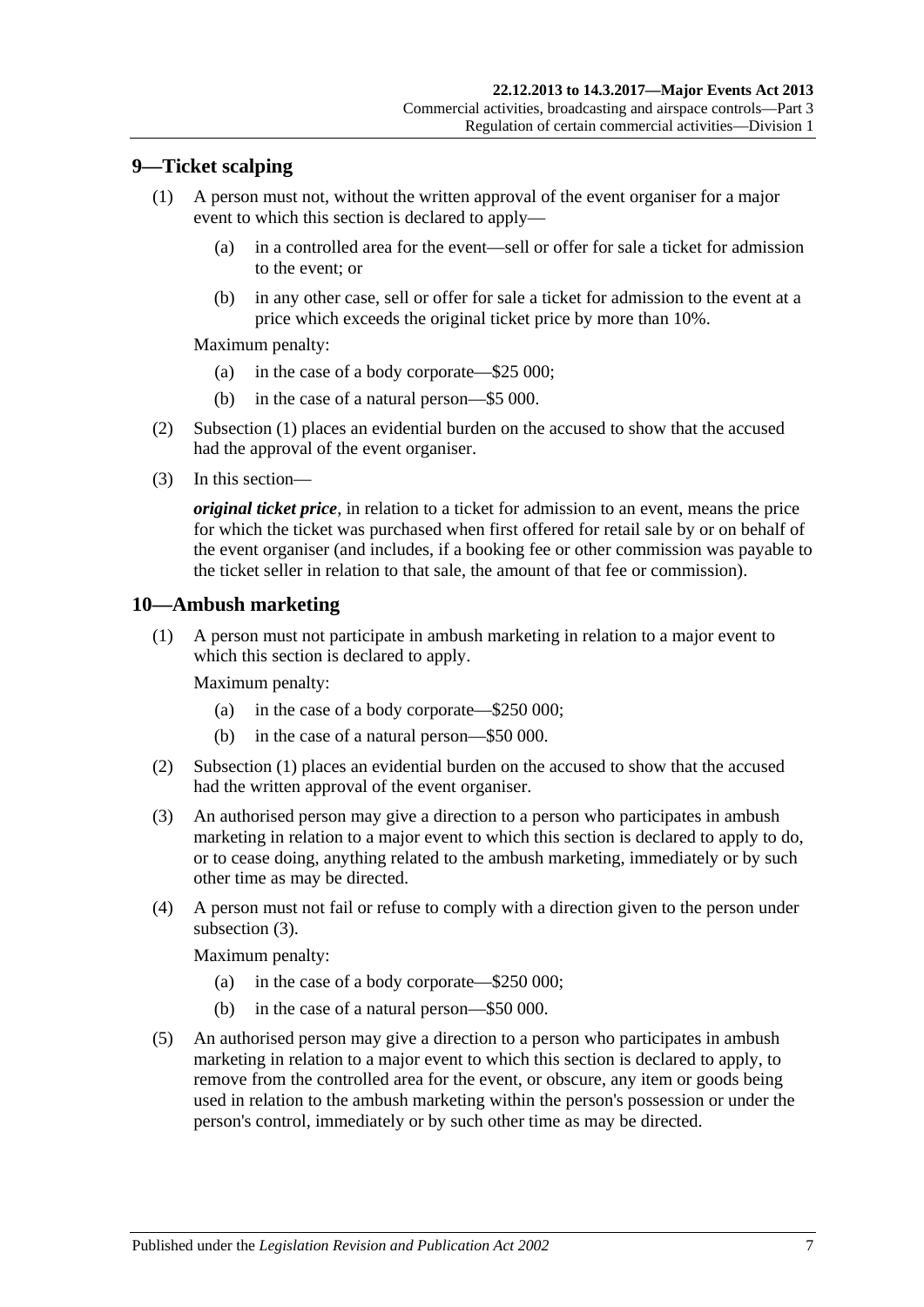(6) A person must not fail or refuse to comply with a direction given to the person under [subsection](#page-6-5)  $(5)$ .

Maximum penalty: \$5 000.

- (7) If a person fails or refuses to comply with a direction given under [subsection](#page-6-5) (5) for the removal of an item or goods used in relation to ambush marketing, the authorised person may seize the item or goods.
- (8) In this section—

*authorised person*, in relation to a major event, means—

- (a) the event organiser; or
- (b) a person authorised in writing by the event organiser to exercise powers under this section.

# <span id="page-7-0"></span>**Division 2—Regulation of broadcasting**

# <span id="page-7-4"></span><span id="page-7-1"></span>**11—Unauthorised broadcasting**

- (1) A person must not, without the written approval of the event organiser for a major event to which this section is declared to apply—
	- (a) broadcast, telecast or transmit by any means whatsoever any sound or moving image of the event or any part of the event at or from a place within or outside the event venue; or
	- (b) make any sound recording or any visual record of moving images of the event or any part of the event for profit or gain, or for a purpose that includes profit or gain, at or from a place within or outside the event venue.

Maximum penalty:

- (a) in the case of a body corporate—\$250 000;
- (b) in the case of a natural person—\$50 000.
- (2) [Subsection \(1\)](#page-7-4) does not apply to the use of a personal mobile electronic device to transmit or record any sound or image within limits of what would be generally accepted in the community as normal incidents of social interaction.
- (3) [Subsection \(1\)](#page-7-4) places an evidential burden on the accused to show that the accused had the approval of the event organiser.

# <span id="page-7-2"></span>**Division 3—Control of airspace**

# <span id="page-7-3"></span>**12—Control of airspace**

(1) A person must not, during a major event to which this section is declared to apply and in the course of State air navigation, cause an aircraft to enter, or operate an aircraft within, controlled airspace or a restricted area that is over a major event venue unless permitted to do so by or under relevant Commonwealth law (including permission by or under an instrument given under such a law).

Maximum penalty:

- (a) in the case of a body corporate—\$500 000;
- (b) in the case of a natural person—\$100 000.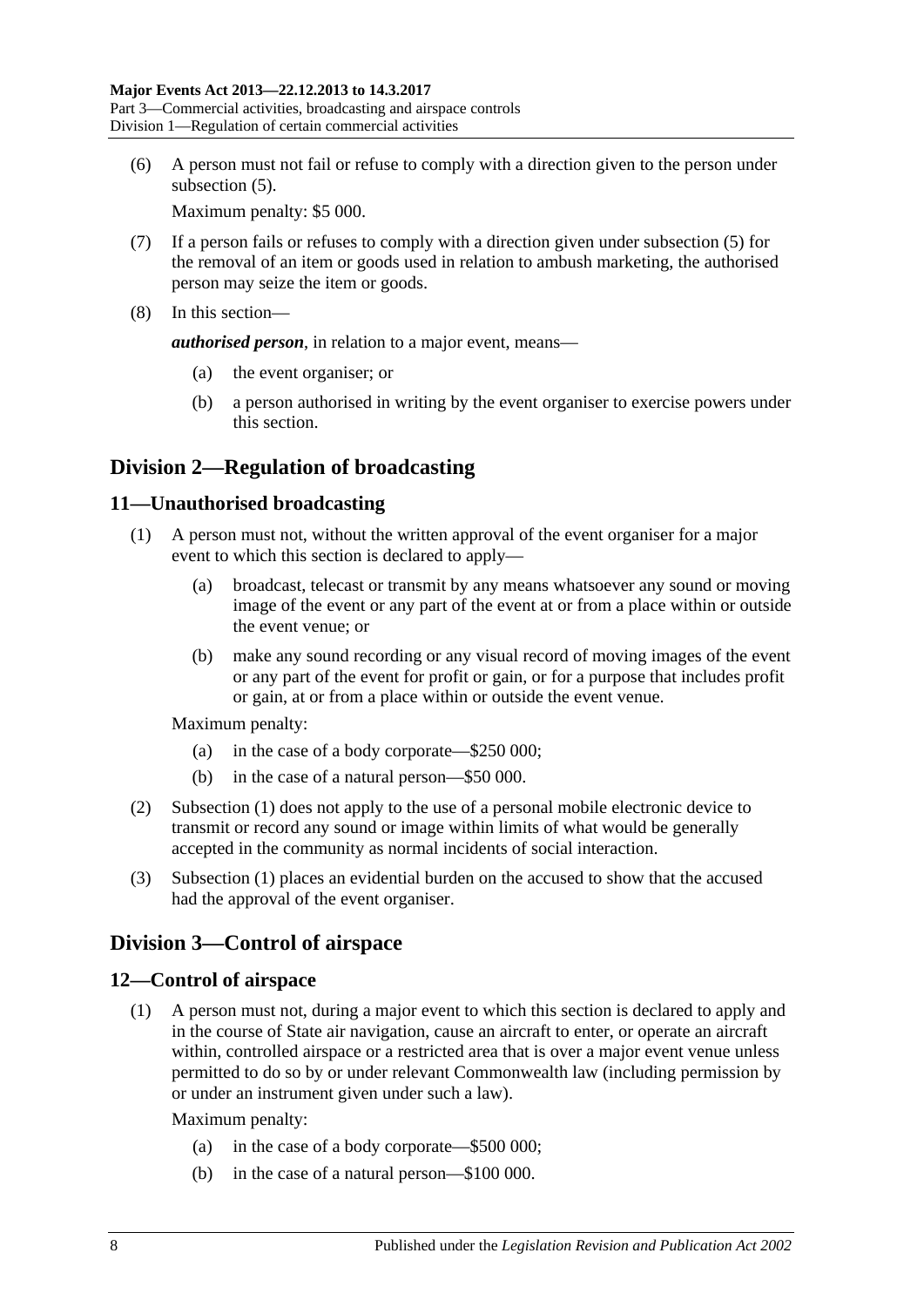- (2) The provisions of this section prevail to the extent of any inconsistency between this section and the provisions of the Commonwealth Air Navigation Regulations (as applied to and in relation to State air navigation by the *[Air Navigation Act](http://www.legislation.sa.gov.au/index.aspx?action=legref&type=act&legtitle=Air%20Navigation%20Act%201937) 1937*).
- (3) This section does not apply to the operation of—
	- (a) a military aircraft, or an aircraft of South Australia Police, when being operated for military, security or emergency purposes; or
	- (b) an aircraft when being operated exclusively for emergency purposes relating to human life or safety, or the protection of property.
- (4) In this section—

*CASA* means the Civil Aviation Safety Authority established by the *Civil Aviation Act 1988* of the Commonwealth;

*Commonwealth Air Navigation Regulations* means the *Air Navigation Regulations 1947* of the Commonwealth;

*Commonwealth Airspace Regulations* means the *Airspace Regulations 2007* of the Commonwealth;

*controlled airspace* means airspace that CASA has determined under the Commonwealth Airspace Regulations to be a control area or control zone;

*restricted area* means airspace that CASA has declared under the Commonwealth Airspace Regulations to be a restricted area;

*State air navigation* means air navigation within South Australia to and in relation to which the Commonwealth Air Navigation Regulations are applied as if they were State law by section 5 of the *[Air Navigation Act](http://www.legislation.sa.gov.au/index.aspx?action=legref&type=act&legtitle=Air%20Navigation%20Act%201937) 1937*.

# <span id="page-8-1"></span><span id="page-8-0"></span>**13—Prohibition of certain aerial advertising**

(1) A person must not, without the written approval of the event organiser for a major event, display an advertisement, or cause an advertisement to be displayed, in airspace that has been declared to be advertising controlled airspace in respect of the event during the prescribed period.

Maximum penalty:

- (a) in the case of a body corporate—\$500 000;
- (b) in the case of a natural person—\$100 000.
- (2) [Subsection \(1\)](#page-8-1) places an evidential burden on the accused to show that the accused had the approval of the event organiser.
- (3) For the purposes of this section—

*advertisement* includes advertising by any of the following methods:

- (a) skywriting or signwriting by an aircraft;
- (b) a banner, or other sign, towed by or attached to an aircraft;
- (c) matter displayed on an aircraft, other than its normal markings and livery;
- (d) matter displayed on a hang glider, parachute, paraglider or similar device, other than its normal markings, or on a banner or sign attached to a hang glider, parachute, paraglider or similar device;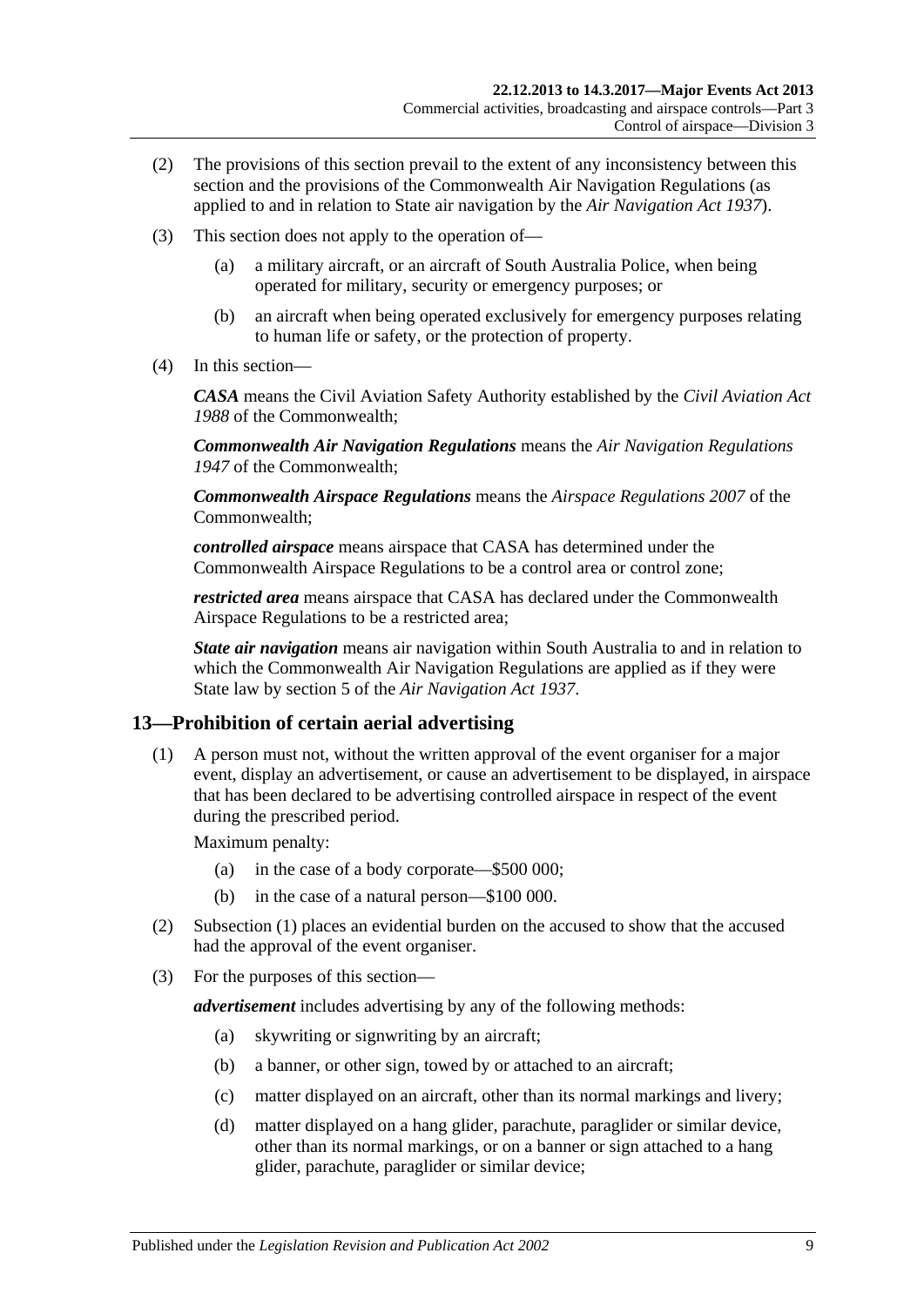(e) a banner, or other sign, attached to a person suspended from a hang glider, parachute, paraglider or similar device;

*aircraft* includes an airship or a balloon.

# <span id="page-9-0"></span>**Division 4—Use of official logos and official titles**

# <span id="page-9-5"></span><span id="page-9-1"></span>**14—Minister may declare official logo or official title**

- (1) The Minister may, in respect of a major event to which this Division is declared to apply, by notice in the Gazette, make either or both of the following declarations:
	- (a) that specified logos are official logos in respect of the event;
	- (b) that specified titles are official titles in respect of the event.
- (2) Before making a declaration under [subsection](#page-9-5) (1), the Minister must be satisfied that—
	- (a) the logos or titles are sufficiently connected to the identity and conduct of the major event; and
	- (b) the event has commercial arrangements that are likely to be adversely affected by unauthorised use of logos or titles.
- <span id="page-9-6"></span>(3) The Minister may require the event organiser of a major event to which this Division is declared to apply to publish a notice in a newspaper circulating generally in South Australia of the making of a declaration by the Minister under this section.
- (4) A notice required to be published under [subsection](#page-9-6) (3) must be in the form and include the information determined by the Minister.

# <span id="page-9-2"></span>**15—Event organiser may authorise use of official logo or official title**

For the purposes of this Division, the event organiser of a major event to which this Division is declared to apply may, by notice in writing, authorise a person to use an official logo or official title in respect of that event.

### <span id="page-9-7"></span><span id="page-9-3"></span>**16—Minister may authorise non-commercial use of official logo or official title**

- (1) For the purposes of this Division, the Minister may, after consulting with the event organiser for a major event to which this Division is declared to apply, by notice in writing, authorise a person to use for non-commercial use an official logo or official title in respect of the event.
- (2) The Minister must cause the event organiser of the major event in respect of which the Minister has given an authority under [subsection](#page-9-7) (1) to be given notice of the authorisation.

# <span id="page-9-4"></span>**17—Contents of authorisation**

- (1) An authorisation under [section](#page-9-2) 15 or [16](#page-9-3) is subject to any terms and conditions to which the event organiser or Minister (as the case may be) thinks are reasonable to impose, including (but not limited to) any of the following:
	- (a) the duration of the authorisation;
	- (b) whether the authorisation applies generally or in specified circumstances;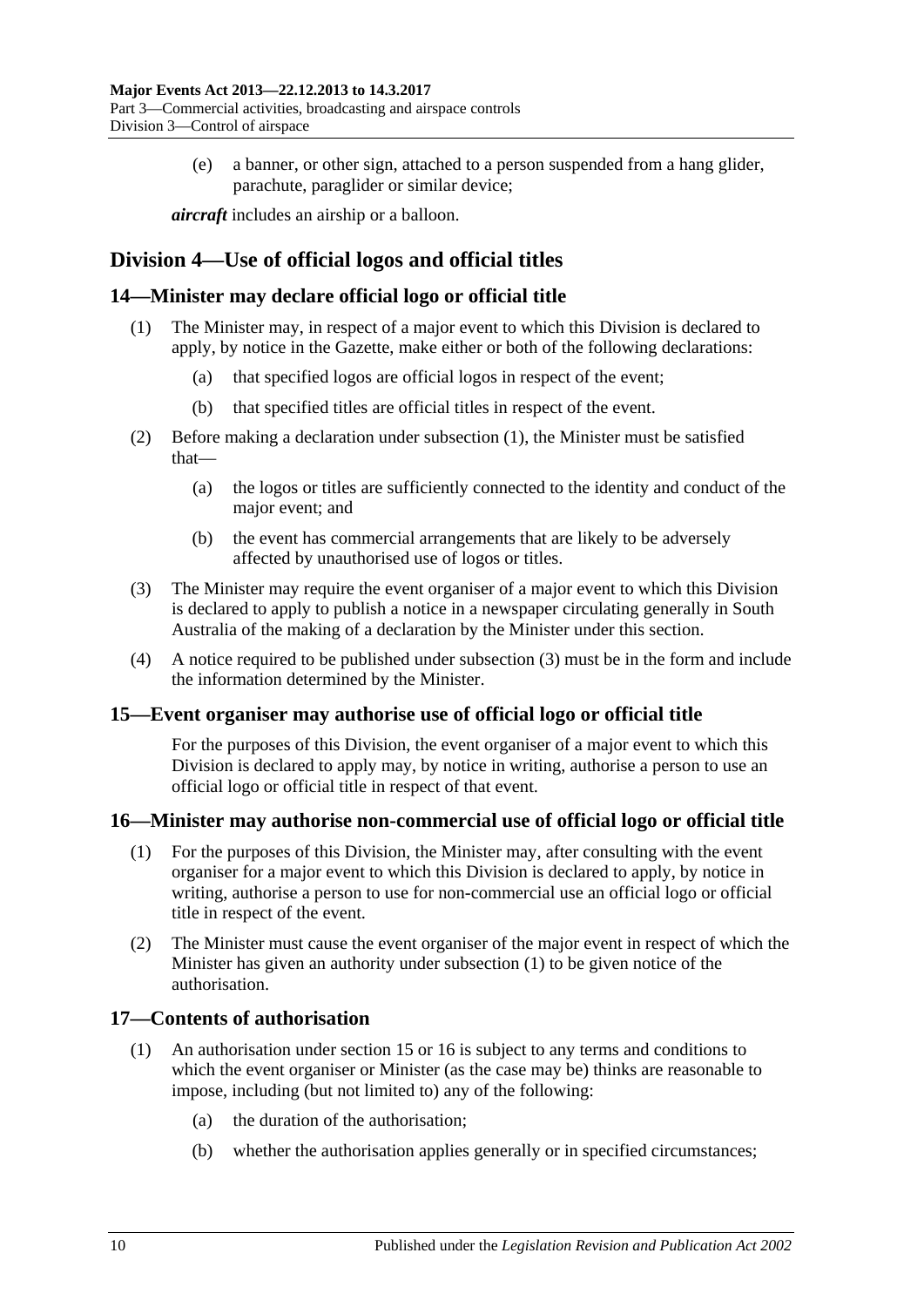- (c) whether the authorisation authorises the use of all official logos or official titles, or specified kinds of official logos or official titles, in relation to the major event to which the authorisation relates.
- (2) An authorisation under [section](#page-9-2) 15 or [16](#page-9-3) expires at the earlier of—
	- (a) the expiration date specified in the authorisation; or
	- (b) if no date is specified—12 months after the end of the major event to which the authorisation relates.

# <span id="page-10-0"></span>**18—Register of authorisations**

- (1) An event organiser of a major event to which this Division is declared to apply must—
	- (a) maintain a register of authorisations given under this Division; and
	- (b) record in the register of authorisations—
		- (i) each authorisation by the event organiser under [section](#page-9-2) 15; and
		- (ii) each authorisation by the Minister under [section](#page-9-3) 16 of which the event organiser has been notified under that section; and
	- (c) make the register available for inspection by members of the public free of charge during ordinary office hours.
- (2) The register of authorisations must include—
	- (a) the name of any person authorised by the event organiser under [section](#page-9-2) 15 or the Minister under [section](#page-9-3) 16 to use official logos or official titles in relation to the event; and
	- (b) the date of the authorisation and the period of its duration.
- (3) The Minister may determine that the register of authorisations can be inspected at a website determined by the Minister.

# <span id="page-10-1"></span>**19—Use of official logos and official titles that does not require authorisation**

- (1) The following persons may use official logos and official titles without the authorisation of the event organiser of a major event to which this Division is declared to apply:
	- (a) the event organiser;
	- (b) a person who has been authorised in writing by the Minister to use official logos or official titles under this Division.
- <span id="page-10-2"></span>(2) Subject to this section, any person may use official logos or official titles without authorisation under this Division in the following circumstances:
	- (a) if the use is incidental to—
		- (i) the provision of information, including the reporting of news and the presentation of current affairs; or
		- (ii) the purposes of criticism and review, including criticism or review in a newspaper, magazine or similar periodical, a broadcast or a film;
	- (b) if the use is for—
		- (i) the purposes of professional advice; or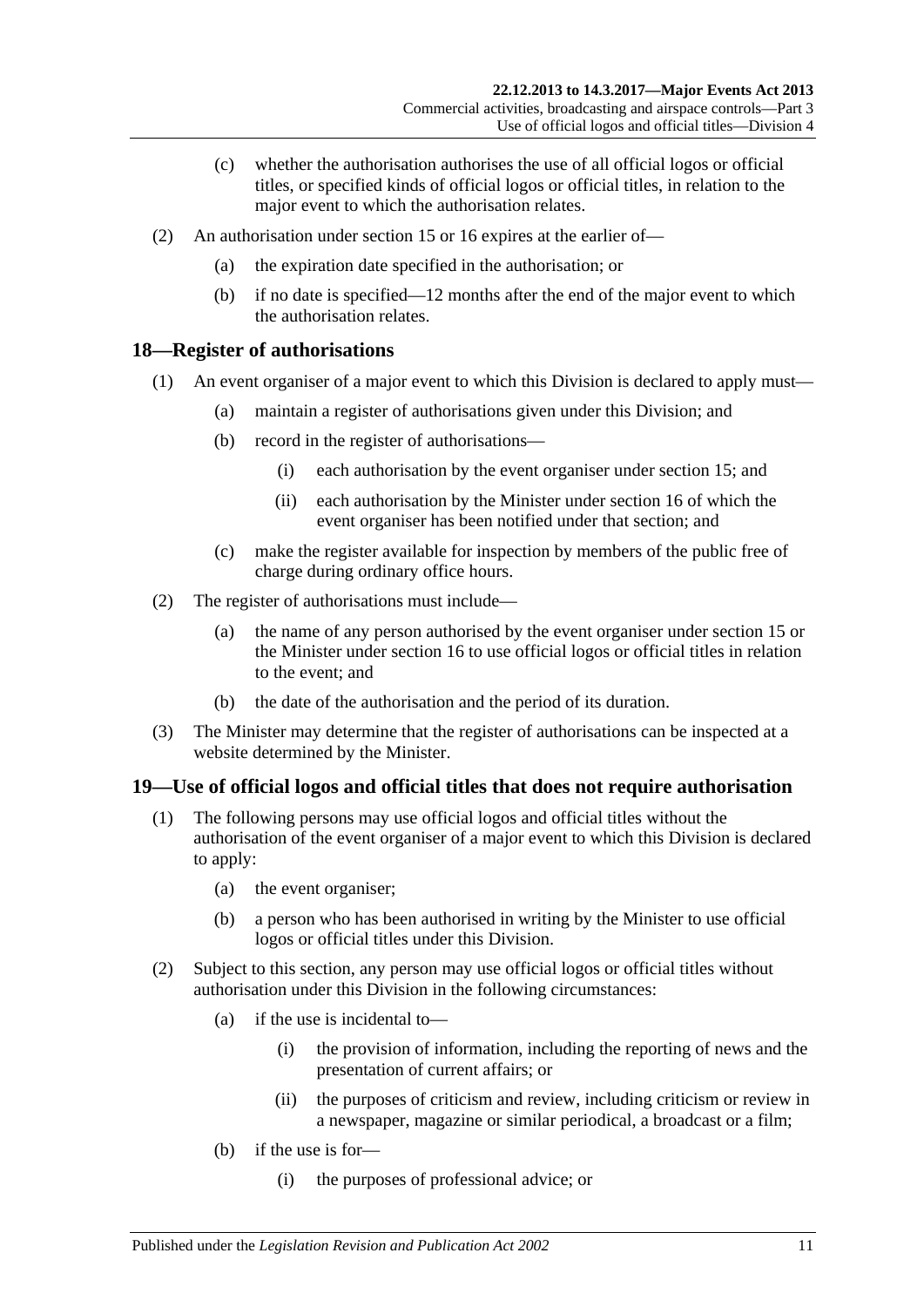- (ii) research or study purposes; or
- (iii) educational purposes.
- (3) A person referred to in [subsection](#page-10-2) (2) is not authorised to use an official logo or official title if the use—
	- (a) is for promotional, marketing or commercial purposes; or
	- (b) suggests a sponsorship-like arrangement.
- $(4)$  If—
	- (a) goods apparently intended for a commercial purpose are marked with official insignia; and
	- (b) an authorised person suspects on reasonable grounds that the use of the insignia has not been authorised under this Division,

the authorised person may seize those goods.

### <span id="page-11-1"></span><span id="page-11-0"></span>**20—Offence to use without authorisation official logos or official titles**

- (1) A person must not use—
	- (a) official logos or official titles in relation to a major event to which this Division is declared to apply; or
	- (b) any thing that is substantially identical to or deceptively similar to official logos or official titles in relation to an event to which this Division is declared to apply,

if the use—

- (c) is for commercial purposes; or
- (d) is for promotional, advertising or marketing purposes, whether or not for commercial gain; or
- (e) would suggest a sponsorship-like arrangement to a reasonable person.

Maximum penalty:

- (a) in the case of a body corporate—\$250 000;
- (b) in the case of a natural person—\$50 000.
- (2) [Subsection \(1\)](#page-11-1) does not apply to—
	- (a) any use of official logos or official titles that has been authorised under [section](#page-9-2) 15 by the event organiser for that major event; or
	- (b) any use of official logos or official titles that has been authorised under [section](#page-9-3) 16 by the Minister in respect of that major event; or
	- (c) any use of official logos or official titles in accordance with [section](#page-10-1) 19; or
	- (d) any use of official logos or official titles or any other logos or titles that is otherwise authorised by or under this Act or any other law.
- $(3)$  If—
	- (a) goods apparently intended for a commercial purpose are marked with official insignia; and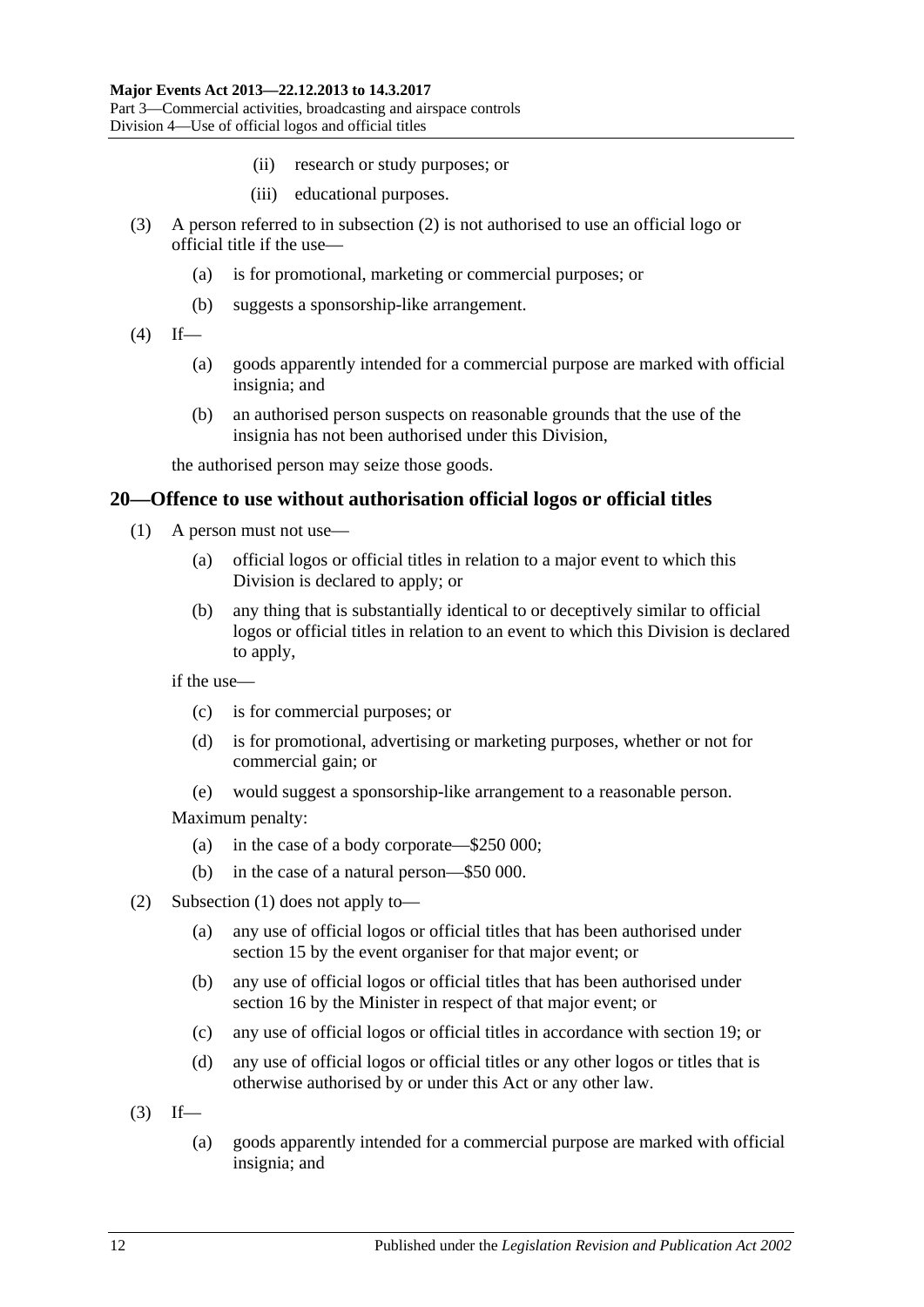(b) an authorised person suspects on reasonable grounds that the use of the insignia has not been authorised under this Division,

the authorised person may seize those goods.

(4) In this section—

*authorised person*, in relation to a major event, means—

- (a) the event organiser; or
- (b) a person authorised in writing by the event organiser to exercise powers under this section.

# <span id="page-12-0"></span>**Part 4—Miscellaneous**

# <span id="page-12-4"></span><span id="page-12-1"></span>**21—Entry to and exit from major event venue**

(1) A person must not enter a major event venue unless the person pays the entrance fee (if any) or has the consent of the occupier of the venue or the event organiser to enter.

Maximum penalty: \$750.

Expiation fee: \$105.

- (2) [Subsection \(1\)](#page-12-4) places an evidential burden on the accused to show that the accused had the consent of the occupier or event organiser (as the case may be).
- <span id="page-12-5"></span>(3) If the occupier of a major event venue designates points of entrance to and exit from the venue, a person must not, without reasonable excuse—
	- (a) enter the venue other than through a designated point of entrance; or
	- (b) leave the venue other than through a designated point of exit.

Maximum penalty: \$750.

Expiation fee: \$105.

(4) [Subsection](#page-12-5) (3) places an evidential burden on the accused to show reasonable excuse.

# <span id="page-12-6"></span><span id="page-12-2"></span>**22—Possession of flares and explosive devices at major event venue**

(1) A person must not, while in a major event venue, carry or be in possession of a flare or a firework or other explosive device unless authorised by the occupier of the venue or the event organiser.

Maximum penalty: \$5 000 or imprisonment for 1 year.

(2) [Subsection \(1\)](#page-12-6) places an evidential burden on the accused to show that the accused was authorised by the occupier or event organiser (as the case may be).

### <span id="page-12-3"></span>**23—Obstruction or interference at major event**

A person must not, while in a major event venue, obstruct or interfere with the conduct of the major event or the reasonable enjoyment of the major event by a member of the public present at the major event venue.

Maximum penalty: \$5 000 or imprisonment for 1 year.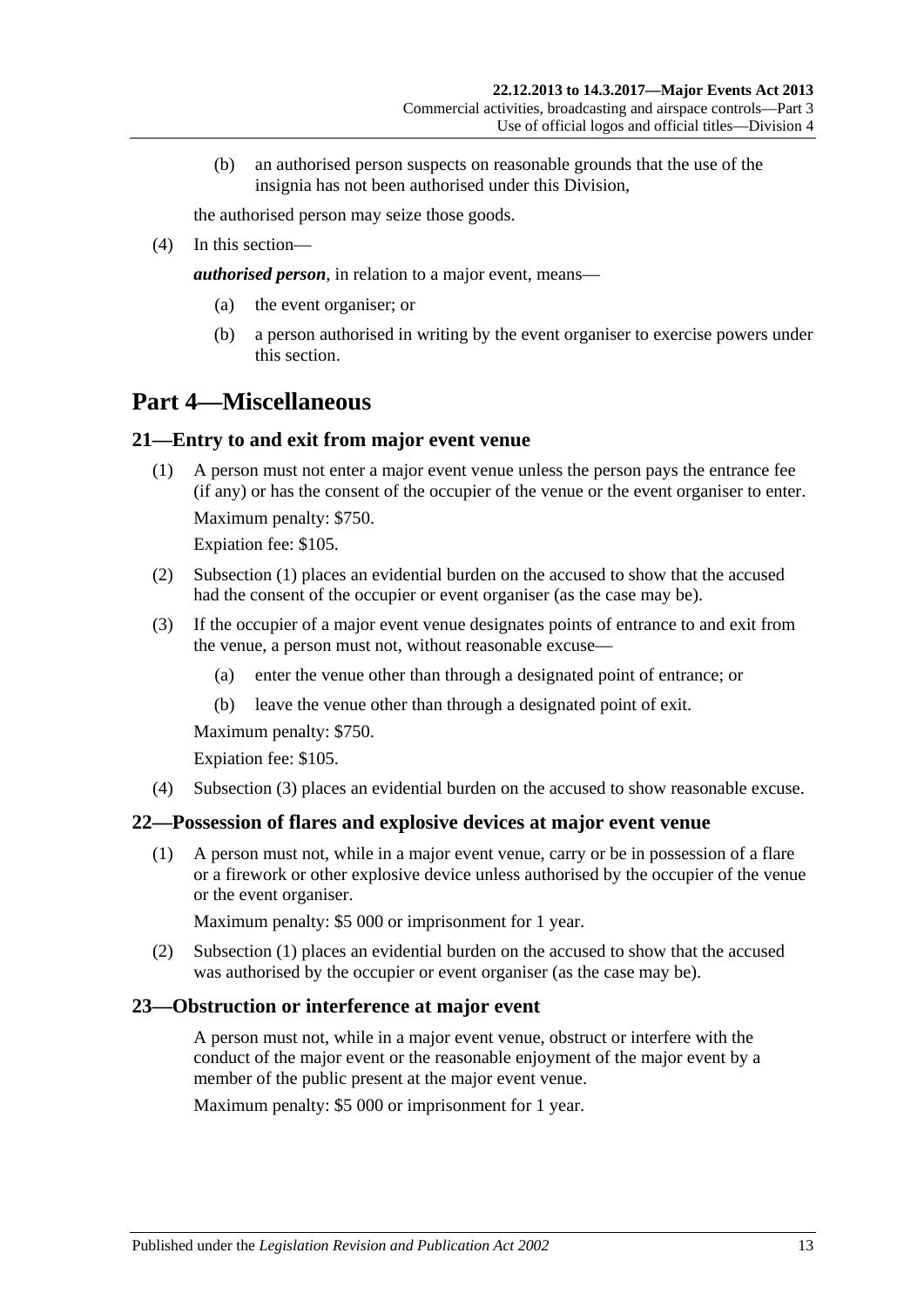### <span id="page-13-2"></span><span id="page-13-0"></span>**24—Entering restricted areas at major event venue**

- (1) A person must not enter into or onto—
	- (a) an area within a major event venue while the major event is occurring or on a day scheduled for its occurrence unless the person—
		- (i) is officially involved in the event or in the preparation for the event; or
		- (ii) has the consent of the occupier of the venue or the event organiser to enter the area; or
	- (b) any other area within a major event venue to which access is restricted by the occupier of the venue or the event organiser unless the person has the consent of the occupier of the venue or the event organiser.

Maximum penalty: \$750.

Expiation fee: \$105.

(2) [Subsection \(1\)](#page-13-2) places an evidential burden on the accused to show that the accused had the consent of the occupier or event organiser (as the case may be).

### <span id="page-13-1"></span>**25—Power to remove persons from major event venue**

- (1) A police officer may enter a major event venue and—
	- (a) order any person who is behaving in a disorderly or offensive manner to leave the venue; or
	- (b) order a person who the officer reasonably suspects of having committed an offence at the venue to leave the venue; or
	- (c) use reasonable force to remove a person from the venue who is behaving in a disorderly or offensive manner or who the officer reasonably suspects of having committed an offence at the venue.
- <span id="page-13-3"></span>(2) A police officer may enter a major event venue and—
	- (a) order a person who the officer reasonably suspects of having breached a condition of entry of the venue to leave the venue; and
	- (b) use reasonable force to remove a person from the venue who the officer reasonably suspects of having breached a condition of entry of the venue.
- (3) A person—
	- (a) who remains in a major event venue after having been ordered to leave under this section; or
	- (b) who re-enters, or attempts to re-enter, a major event venue within 24 hours of having left or having been removed from such venue pursuant to this section,

is guilty of an offence.

Maximum penalty: \$2 500 or imprisonment for 6 months.

- (4) A police officer may only exercise a power under [subsection](#page-13-3) (2) if the condition of entry—
	- (a) is reasonably required for regulating the conduct of persons at the major event venue; and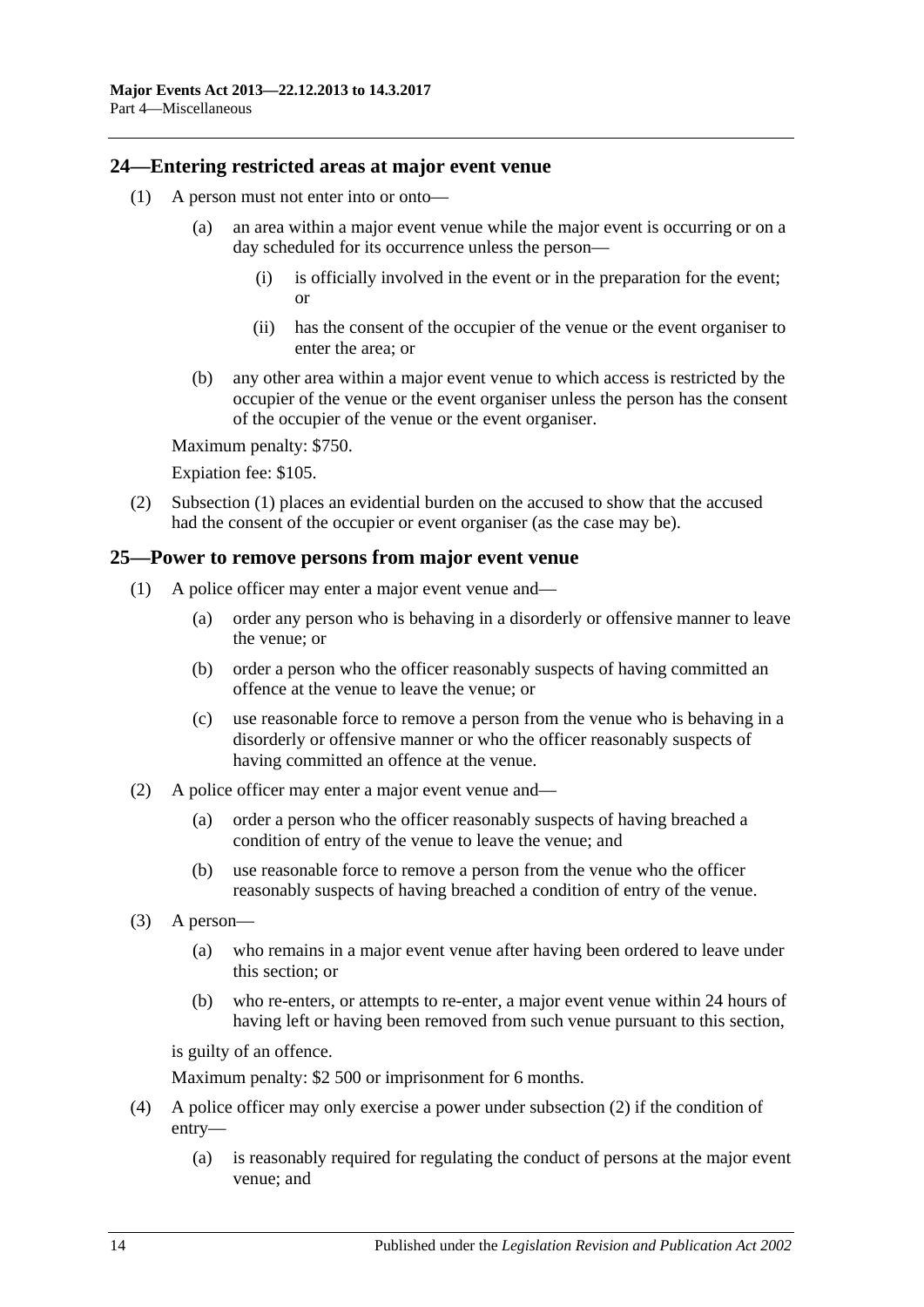(b) has been promulgated in a reasonably prominent way by the occupier of the venue or the event organiser (whether by signs at the venue or otherwise).

### <span id="page-14-0"></span>**26—Powers of authorised persons at major event venues**

- (1) An authorised person may require a person who the authorised person reasonably suspects of having committed an offence or breached a condition of entry to a major event venue to state truthfully the person's full name and usual place of residence.
- (2) If an authorised person reasonably suspects that a vehicle or animal (other than a guide dog) has been brought to or left at a major event venue or a part of a major event venue without the consent of the occupier of the venue or the event organiser, the authorised person may—
	- (a) require the owner or person in charge of the vehicle or animal to remove the vehicle or animal from the venue (or from a part of it); or
	- (b) if the owner or person in charge of the vehicle or animal cannot be located in the vicinity—remove the vehicle or animal from the venue (or part of it).
- <span id="page-14-1"></span>(3) A person must not, without reasonable excuse, refuse or fail to comply with a requirement of an authorised person under this section.

Maximum penalty: \$2 500 or imprisonment for 6 months.

- (4) [Subsection \(3\)](#page-14-1) places an evidential burden on the accused to show reasonable excuse.
- (5) An authorised person (other than the occupier of the venue or the event organiser, or a police officer in uniform) must, at the request of a person in relation to whom the authorised person intends to exercise any powers under this section, produce for the inspection of the person, a copy of his or her identity card.
- (6) A person must not falsely pretend, by words or conduct, to have the power of an authorised person under this section.

Maximum penalty: \$750.

- (7) In proceedings for an offence against this section, an allegation in the complaint that a person named in the complaint was on a specified date an authorised person in relation to a specified major event venue will be accepted as proved in the absence of proof to the contrary.
- (8) In this section—

*authorised person*, in relation to a major event, means—

- (a) the occupier of the major event venue; or
- (b) the event organiser; or
- (c) a person authorised in writing by the occupier or event organiser to exercise powers under this section; or
- (d) a police officer;

*guide dog* means a dog trained and used, or undergoing training to be used, for the purpose of guiding a person who is wholly or partially blind.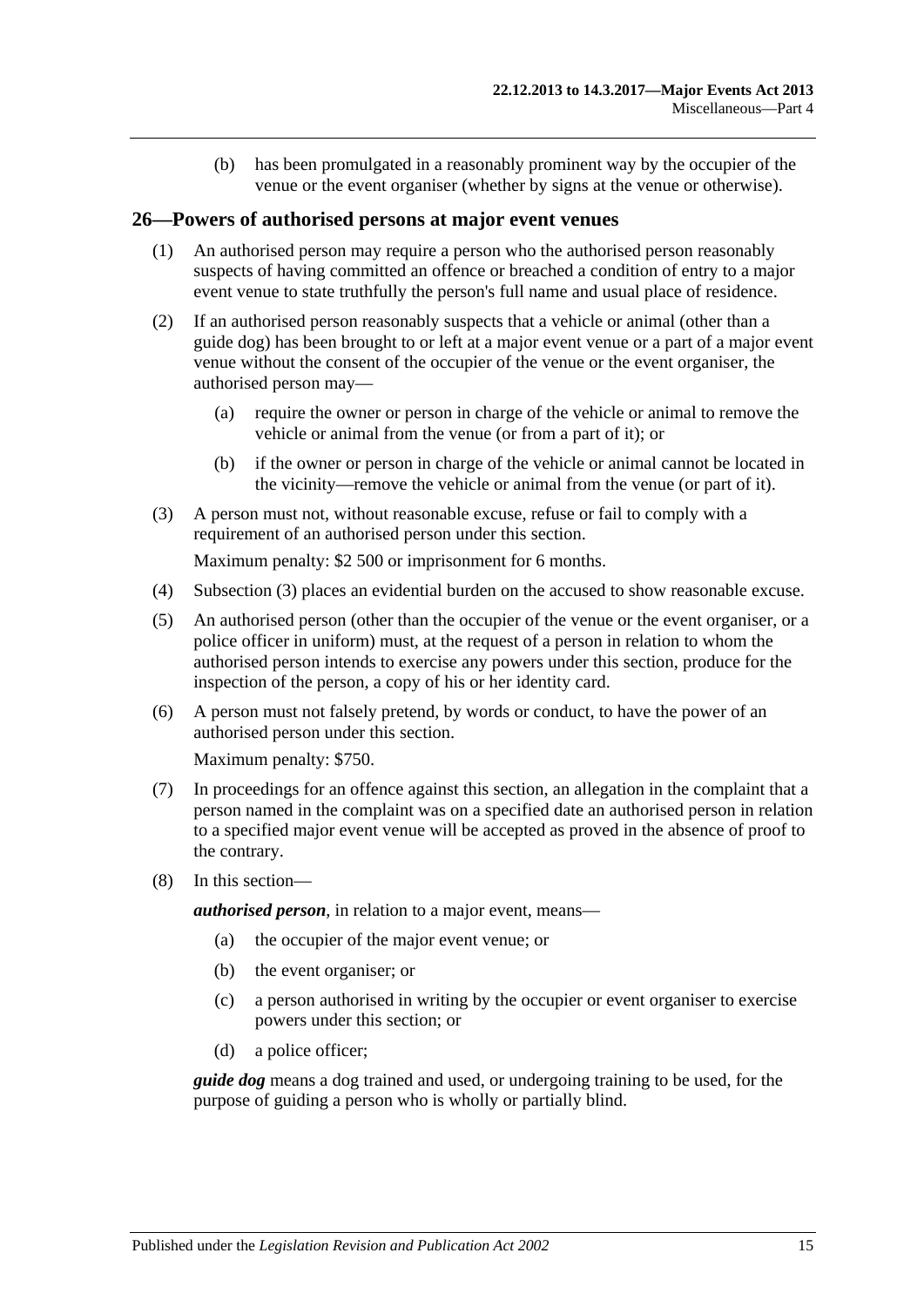### <span id="page-15-1"></span><span id="page-15-0"></span>**27—Forfeiture etc of seized items and goods**

- (1) If items or goods have been seized under this Act and—
	- (a) proceedings are not instituted for an offence against the section under which the items or goods were seized in relation to the items within 3 months of their seizure; or
	- (b) after proceedings have been instituted and completed, the defendant is not convicted,

the person from whom they were seized is entitled to recover—

- (c) the items or goods or, if they have been destroyed, compensation equal to the market value of the items or goods at the time of their seizure; and
- (d) compensation for any loss suffered by reason of the seizure of the items or goods.
- (2) An action for the payment of compensation under [subsection](#page-15-1) (1) may be brought against the relevant event organiser in any court of competent jurisdiction.
- (3) The court by which a person is convicted of an offence against this Act may order that items or goods to which the offence relates be forfeited to the Crown.
- (4) Any items or goods forfeited to the Crown must be disposed of in such manner as the Minister may direct and, if sold, the proceeds of the sale paid into the Consolidated Account.